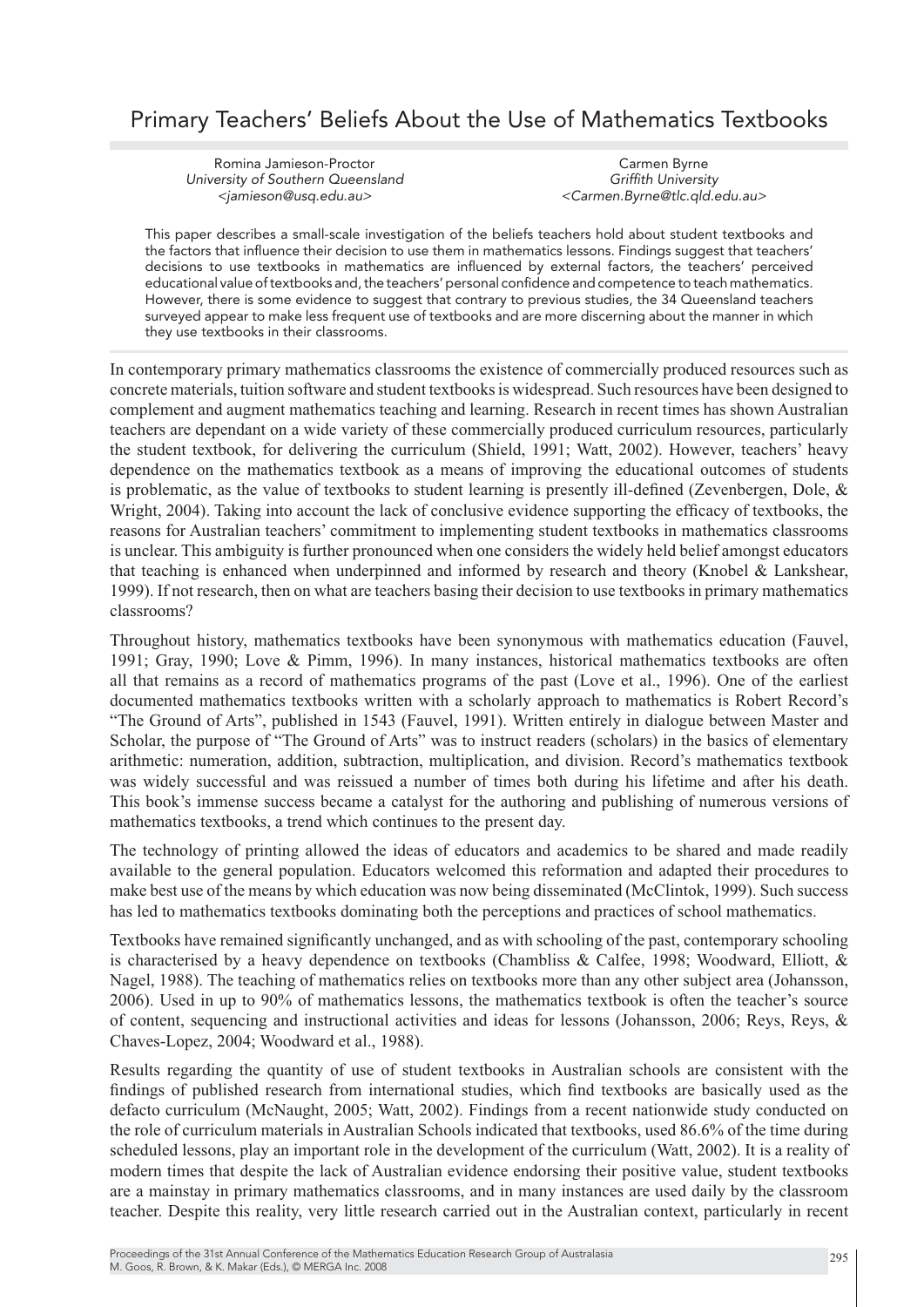times has been dedicated to examining the efficacy of textbook use in primary mathematics classrooms, nor the reasons teachers rely on them so extensively.

### Teachers' Beliefs About Mathematics Education and Textbook Use

The literature suggests that a teacher's beliefs about mathematics education are a primary factor influencing their decisions to use student textbooks. Specifically, the beliefs a teacher holds about mathematics education potentially influences both how frequently textbooks are used, in addition to the manner in which they are used (Manouchehri et al., 2000; Stipek et al., 2001). Teachers who hold beliefs about mathematics education consistent with a traditional approach to teaching and learning are more likely to use student textbooks, and they tend to follow the pedagogy and sequences embedded within the student textbook and the accompanying teacher's guide (Stipek et al., 2001). On the other hand, teachers whose beliefs correlate with a constructivist approach to mathematics are more likely to either teach without, or modify the activities within student textbooks (Kagan, 1992; Stipek et al., 2001).

However, this relationship between the beliefs about mathematics education a teacher holds and their use of student textbooks in mathematics is not consistent, and there are inconsistencies between teachers' professed beliefs and their classroom practices (Handal, 2003; Speer, 2005). The foundations for such inconsistencies is likely due to the complexity of the belief construct itself and the fact that a teacher's overarching beliefs about mathematics education and their subsequent classroom practices are mediated by a number of internal and external factors. The decisions teachers make about the implementation of student textbooks in mathematics are influenced by their beliefs regarding their own level of confidence and competence to teach mathematics, perceived pressure from external forces such as administrators, parents, and fellow teachers, as well as their judgements about the educational quality and value of student textbooks (Handal, 2003; Kagan, 1992; McNaught, 2005; Pehkonen, 2004; Stipek et al., 2001).

The research study reported in this paper investigated teachers' commitment to using student textbooks in primary mathematics classrooms in two Queensland primary schools. The aim of the study was to determine what the contributing factors are that influence the teachers' decisions to use student textbooks in primary mathematics classrooms. The study also investigated the frequency and pattern of use of student textbooks by these teachers.

#### Method

From a comprehensive review of the literature pertaining to teacher beliefs about the use of textbooks in mathematics education a teacher survey was designed. The survey contained three main parts: Part (a) comprised 10 items asking about the teachers' demographics, Part (b) comprised 14 items that used a 5-point Likert scale (Strongly disagree, Disagree, Neither agree nor disagree, Agree, Strongly agree) to investigate teachers' beliefs about mathematics education and student textbooks, and Part (c) comprised 6 items investigating the frequency and patterns of student textbook use in mathematics. Part B of the survey instrument was specifically designed to measure the following three teacher belief dimensions gleaned from the literature:

- Beliefs about the external influences that impact on teachers' use of student textbooks in primary mathematics classrooms.
- Beliefs about the teachers' perceived educational value of student textbooks in primary mathematics.
- Beliefs about the teachers' personal confidence and competence to teach primary mathematics.

The subjects involved in this study were 34 teachers from 2 urban primary schools at the Gold Coast, Australia. The teachers' demographic data are displayed in Table 1.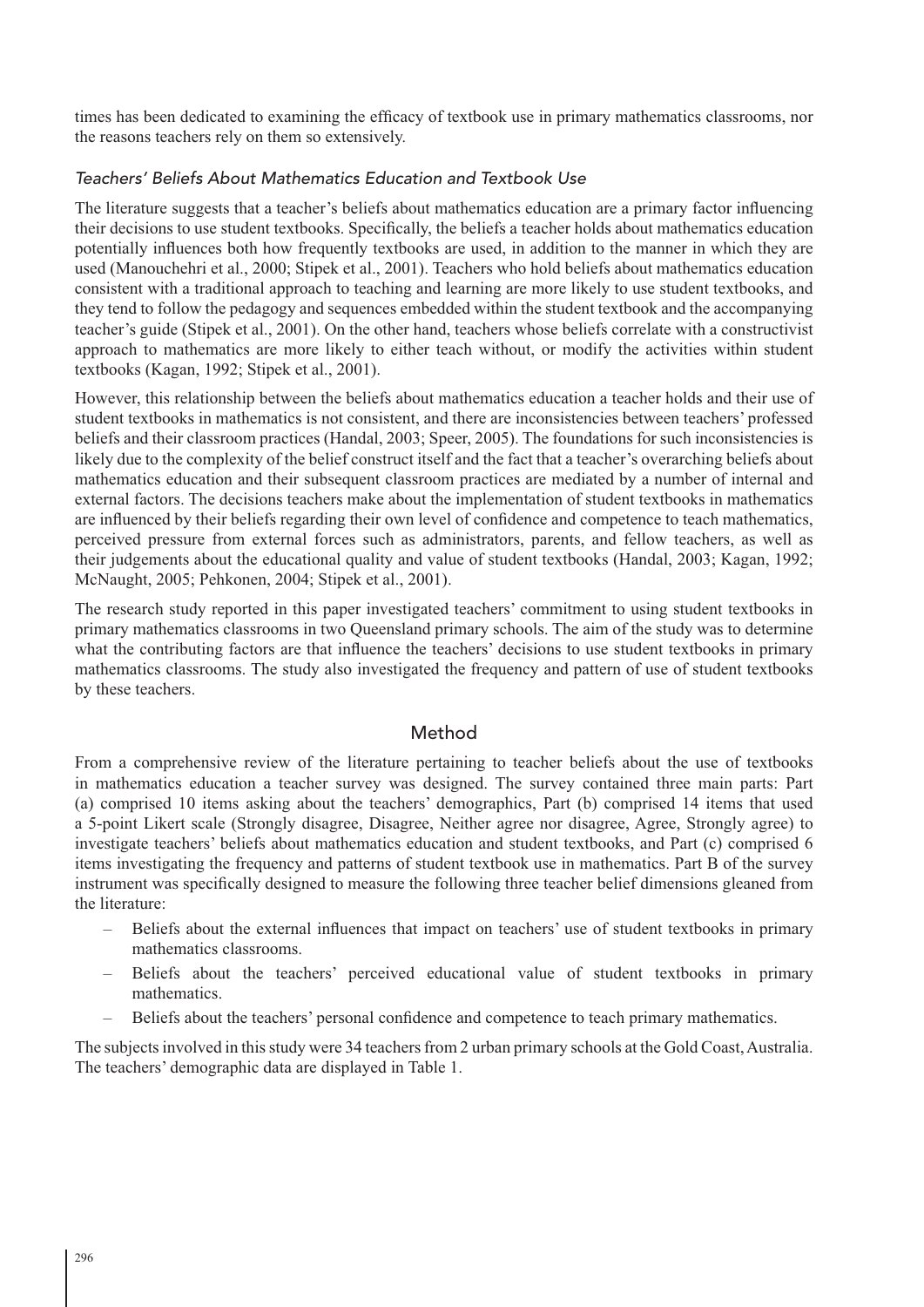| <b>Demographic Descriptor</b> | <b>Number of teachers</b> | $\frac{0}{0}$  |
|-------------------------------|---------------------------|----------------|
| School 1                      | 12                        | 35             |
| School 2                      | 22                        | 65             |
| Female                        | 32                        | 94             |
| Male                          | $\sqrt{2}$                | 6              |
| 0-5years experience           | $10\,$                    | 29             |
| 6-10 years experience         | $\mathfrak{Z}$            | 9              |
| 11-20 years experience        | $\,8\,$                   | 24             |
| 20+ years experience          | 13                        | 38             |
| Preschool                     | $\overline{2}$            | 6              |
| Year 1                        | 6                         | $18\,$         |
| Year 2                        | $10\,$                    | 29             |
| Year 3                        | 5                         | 14.5           |
| Year 4                        | $\overline{2}$            | 6              |
| Year 5                        | $\overline{3}$            | 9              |
| Year 6                        | 5                         | 14.5           |
| Year 7                        | $\mathbf{1}$              | $\overline{3}$ |
| <b>Total</b>                  | 34                        | 100            |

*Demographic information detailing teacher numbers by school, gender, years of teaching experience, and year level taught*

As indicated in Table 1, teachers across all primary year levels, from preschool to Year 7 were represented. The early childhood sector was particularly well represented, with 67.5% of the teachers indicating their current year level being Preschool to Year 3. In terms of experience, 62% of teachers in the study had 11 or more years of experience, thus the majority of teachers could be described as very experienced. The majority of teachers were female (94%) and this reflects the overall demographic distribution in the two schools.

The survey was administered to the teachers at each school as a group during a scheduled staff meeting in order to minimise disruption and inconvenience for teachers. Research indicates that face-to-face administration of surveys is quicker, more accurate and obtains more returns than a mailed self-completion survey (Burns, 2000). Also, questions to clarify the items can be addressed immediately to ensure that all respondents understand the items. The data collected from the surveys were then analysed using the Statistical Package for the Social Sciences (SPSSI5).

## Results and Discussion

This small pilot study aimed to explore the relationship between teachers' beliefs about mathematics education and their use of student textbooks, and was guided by the following research question:

What is the relationship between the frequency and patterns of use of student textbooks in primary mathematics classrooms and teachers' beliefs about their use?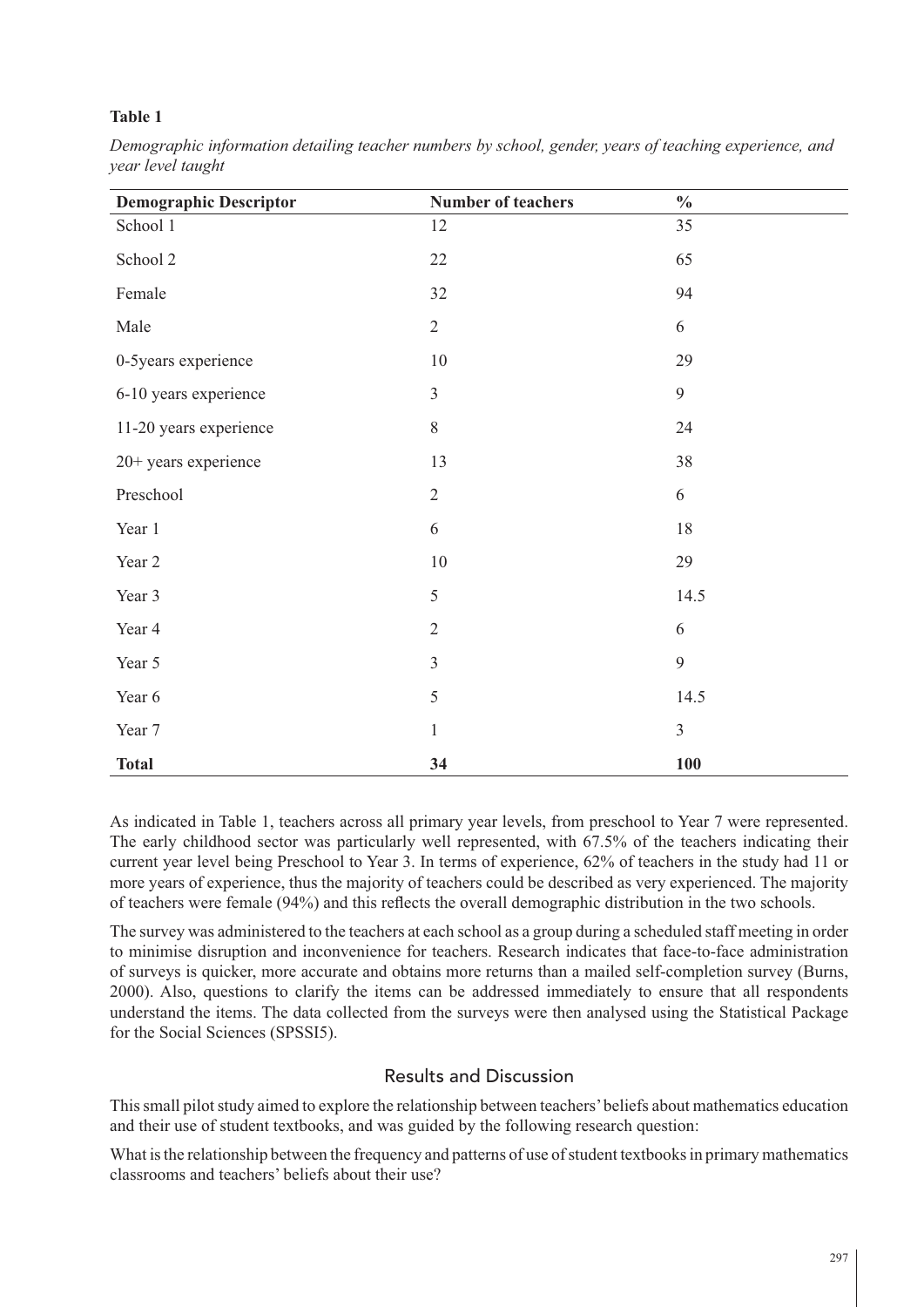#### Frequency and/or Patterns of Textbook Use As Reported By Teachers

The data collected from the 34 teachers involved in this study provides an interesting insight into both the frequency and the patterns of student textbook use in two Queensland primary schools. Although it was expected that textbooks would be used frequently based on the findings of international research which suggests textbooks are used in up to 90% of lessons, and Australian research which indicates textbooks are used 86.6% of the time (Reys et al., 2004; Watt, 2002), there is an indication from the data that teachers in this study are less dependant on textbooks than the literature suggests. In response to item 15 (My students use a mathematics textbook as part of the planned mathematics lessons most days), over 70% of teachers surveyed in this study indicated that they 'Sometimes', 'Occasionally' or 'Never' use the textbook this frequently. The remaining 30% of teachers who responded with 'Usually' or 'Always' to this item appeared to use textbooks as frequently as the previous studies have indicated – basically in nearly every mathematics lesson. Of the five teachers who did respond in this manner, only 1 teacher reported that he/she 'Always' used student textbooks in mathematics lessons. Thus, it might be inferred that Queensland primary teachers, as represented by the teachers surveyed, are not as reliant on textbooks as is reported in the literature.

Evidence of this lesser dependence on student textbooks in mathematics was also found in the teachers' responses to item 19 (I prefer to teach mathematics lessons with a mathematics textbook). For this item, over 80% of the teachers indicated that they do not 'Usually' or 'Always' prefer to teach mathematics with a textbook.

Further, as with the findings related to the frequency of textbook use, there is an indication that how textbooks were used in the two schools was inconsistent with the findings of previous research. Based on the results of this study it appears that the teachers showed flexibility and changeability in their use of textbooks. While the literature suggests that a teachers' sequence of instruction often matches the sequence laid out in textbooks (Johansson, 2005), over 55% of the teachers surveyed reported 'Never' following the textbook's sequence of lessons, with no teachers indicating they 'Always' follow the textbook sequence. Furthermore, while the literature also implies that the topics presented in textbooks are the topics most likely presented by teachers (Johansson, 2005), the teachers surveyed not only reorganise the sequence of the textbook, but 70% proactively select what they feel is appropriate from the textbook to present in their mathematics lessons.

Lastly, items 17 (All of my students use a mathematics textbook regardless of their ability), and 18 (My students all work on the same activity at the same time from their textbook) pertain to the patterns of textbook use in relation to the different abilities of students. Of the thirty-four teachers, nineteen teachers reported that the students in their class work on the same activity from the textbooks at most 'Sometimes', with only 3 teachers reporting their students 'Always' work on the same activity. Combined with the data from item 17 to which over one third of the teachers reported that they 'Never' have students working from textbooks regardless of ability, it seems that the teachers in these two schools cater to individual abilities and student needs when using textbooks in mathematics lessons.

#### Relationship Between Frequency and/or Patterns of Textbook Use and Teacher Demographics

The literature suggested that teacher demographics such as gender, year level taught, and years of experience have been found to influence the classroom practice of individual teachers (Nisbet et al., 2000). To investigate the relationship between teacher demographics and textbook use, a series of Chi-square  $(\chi^2)$  tests were conducted. The results of the Chi-square  $(\chi^2)$  tests for teacher gender and years of experience obtained nonsignificant results, and as such in this study it is implied that teacher gender and years of experience do not significantly influence teachers' decisions to use student textbooks in mathematics.

However, for item 18 (My students all work on the same activity at the same time from their textbook), the results indicated that the school at which teachers were employed significantly related to how the textbooks were used. Of the teachers from school 1, 11 out of 12 reported that their students 'Never' or only 'Occasionally' work on the same activity at the same time. Conversely, of the teachers at school 2, 15 out of 21 reported that students are 'Usually' or 'Always' working on the same activity at the same time. Thus, even though it appears that the teachers in this study cater for individual student abilities and needs more than has been reported in previous studies, this result was statistically related to the variable 'school'. These two schools indicated different patterns of use with respect to whether students all work on the same activity at the same time or not. However, as there were only two schools in this study, significantly more data would be required before making generalisations about the impact of the 'school' on teacher use of mathematics textbooks.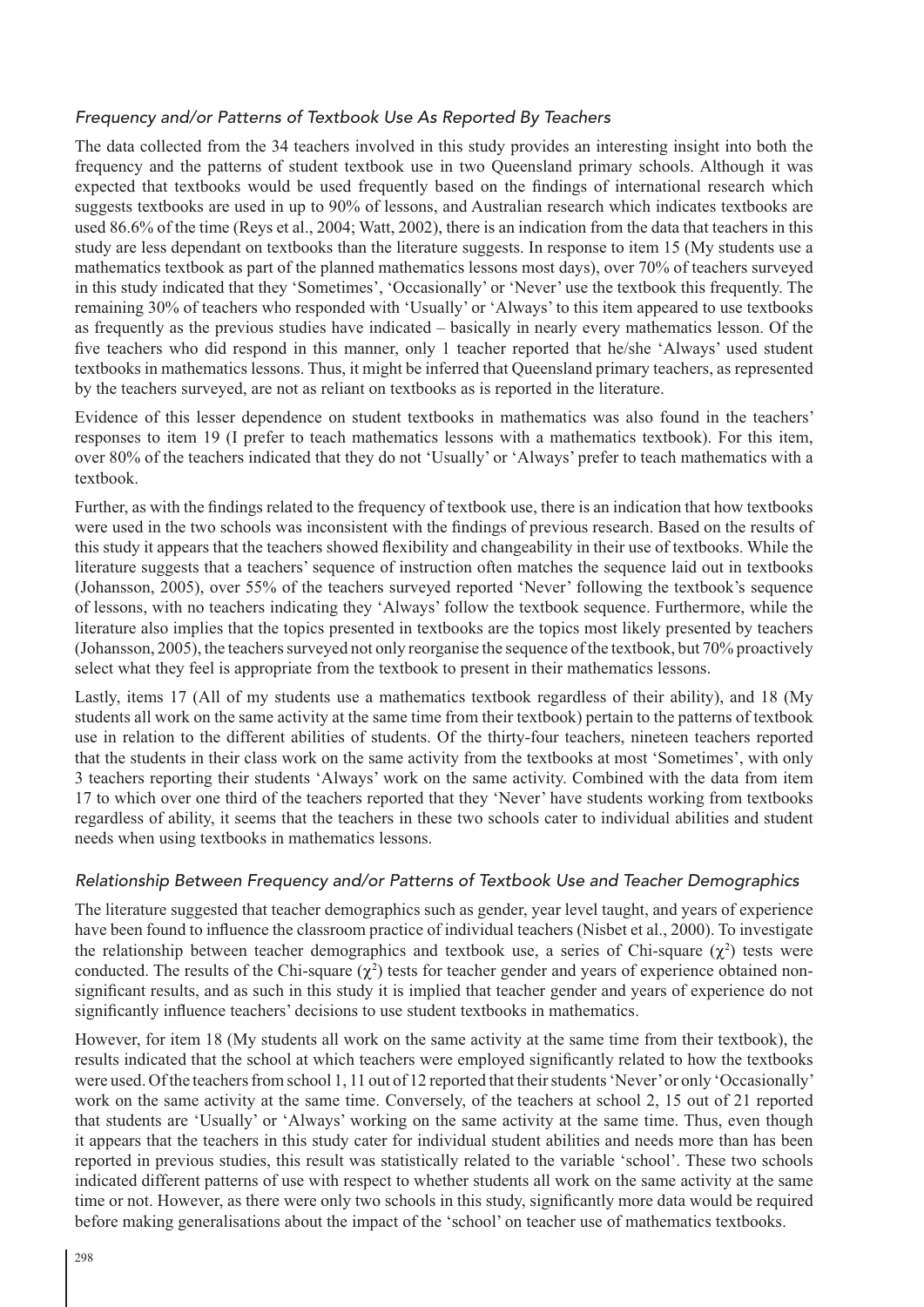Significant results from the Pearson Chi-square tests were also obtained for year level taught in relation to item 15 (My students use a mathematics textbook as part of the planned mathematics lessons most days), item 16 (My students use the mathematics textbook for supplementary educational activities e.g., homework, time-filler, enrichment activities), and item 19 (I prefer to teach mathematics lessons with a mathematics textbook). For each of these items there appears to be a relationship between year level taught and the patterns of textbook use, with teachers in higher year levels using textbooks during scheduled mathematics lessons and for supplementary educational experiences more frequently than teachers in lower year levels. Additionally, the teachers in higher year levels preferred to use textbooks in the teaching of mathematics more so than the teachers in lower year levels. Once again however, the small data set does not allow definitive conclusions to be made.

However, the inconsistencies between previous national and international studies which suggest that textbooks are used frequently and often without modifications, and the data from this study which suggests teachers use textbooks more moderately and display initiative in modifying both the sequence and the content of the textbooks, are possibly related to the lack of Australian research at the primary school level. The difference between this study's findings and those of previous studies would be worthy of further investigation.

#### Relationship Between the Teachers' Perceived Educational Value of Student Textbooks and the Frequency of Their Use in Mathematics

The results pertaining to the educational value of student textbooks in mathematics were indicative of previous research which suggests teachers have strong positive beliefs about the educational value of student textbooks. When surveyed, these teachers typically reported positive beliefs about the educational value of student textbooks in mathematics.

The results indicate that there is a particularly strong belief held by teachers in this study in regards to the value of the textbook as a source of opportunities for students to practice mathematical skills. The pedagogy of contemporary mathematics textbooks is described in the literature as being focused on skill acquisition through a heavy emphasis on procedural practice (Ball et al., 1988; Chavez-Lopez, 2003). Results from this study seem to indicate that teachers place positive value on this aspect of textbook pedagogy, with half of the teachers surveyed reporting that they believe mathematics education should include the use of a textbook to allow students to practice mathematical skills. Interestingly, 38% of the teachers were undecided as to the value of student textbooks in providing students with opportunities to practice mathematical skills. In fact, despite the overriding positive beliefs in regards to the textbook's educational value, there was a significant portion of the teacher sample who reported they were undecided for each of the items relating to the educational value of student textbooks. An obvious question is therefore: 'Why do significant numbers of teachers (30% in this study) 'Usually' or 'Always' use textbooks in mathematics lessons if they are undecided about the value of the textbook to student learning?' This question alone could provide the foundation for future research investigations. Overall however, the teachers surveyed believe the student textbook is a valuable teaching and learning aid in the mathematics classroom, particularly as a resource to provide students with opportunities to practice various mathematical skills.

#### Relationship Between External Influences Perceived by Teachers and Their Use of Student Textbooks in Mathematics

A Kruskal-Wallis Non-Parametric test provided evidence of a positive relationship between teachers' beliefs about external influences and the frequency they use student textbooks in mathematics lessons; a result which supports previous studies. Policies in place within schools and the perceived pressure from administrators and parents to use student textbooks are external factors recognised in previous research as potentially influencing teachers decisions to use textbooks (Handal, 2003; McNaught, 2005; Perso, 2005). Furthermore, there is the suggestion in the literature that the increasingly heavy workload demands placed on teachers encourage them to rely on the textbook's pre-planned lessons. Data from this small study supports this position, with only 23% of teachers disagreeing with survey item 8 (I use mathematics textbooks with my students because I believe it makes teaching mathematics easier). Also, a third of the teachers reported that they use a textbook in mathematics because it is expected by parents (item 12).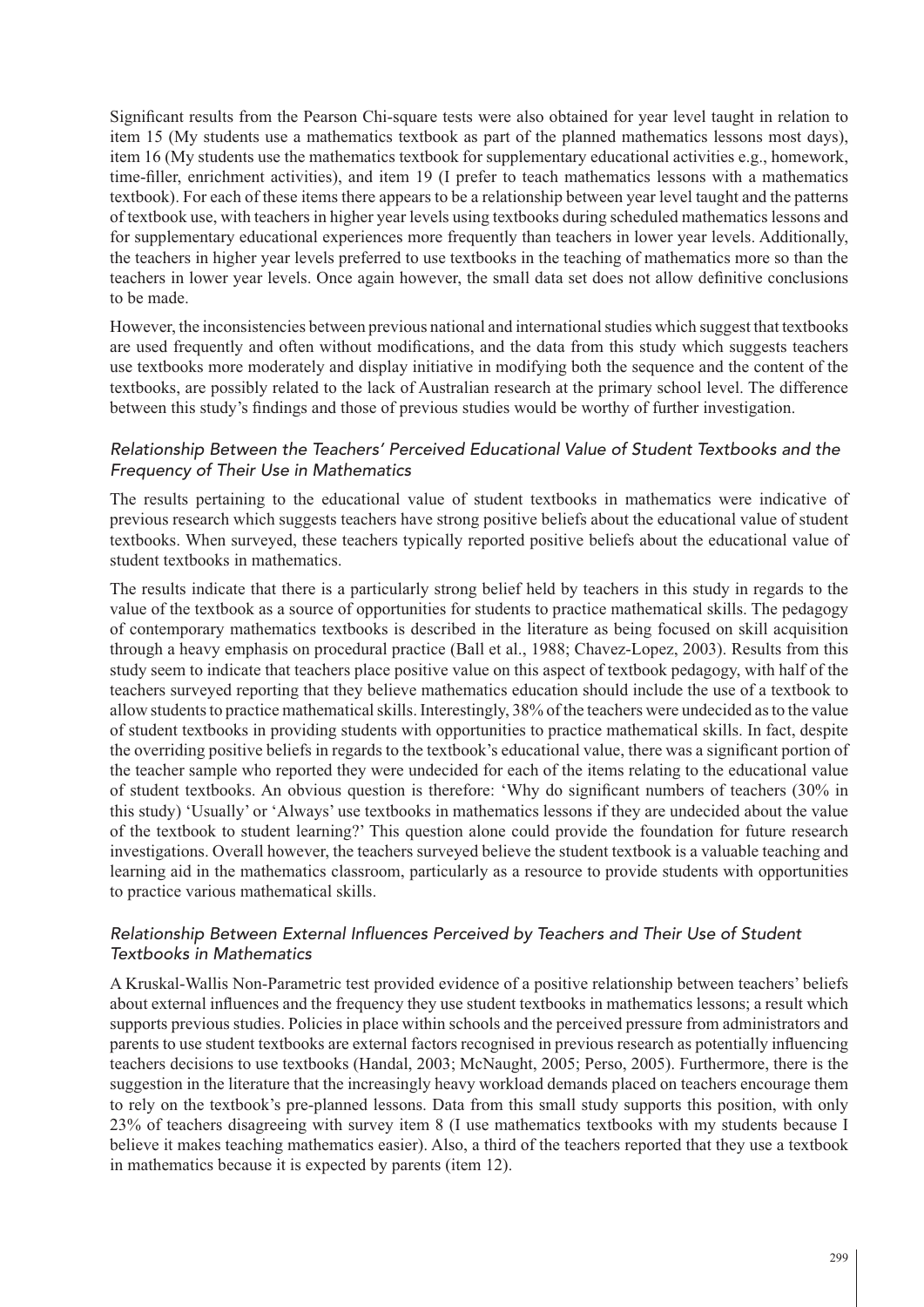#### Relationship Between Teachers' Personal Confidence and Competence to Teach Mathematics and Their Use of Student Textbooks in Mathematics

Overall, the teachers surveyed hold very positive beliefs about their levels of confidence and competence to teach mathematics. Over 50% of the teachers indicated they either 'Agreed' or 'Strongly Agreed' with item 1 (I enjoy teaching mathematics), item 2 (I teach mathematics to my class confidently), item 3 (I would feel confident to teach mathematics to any primary year level) and item 4 (I believe I am a competent teacher of mathematics). In fact, for items 1, 2, and 4, 70% of teachers were in agreement with these statements.

Previous studies suggest that teachers with high self-efficacy regarding mathematics education are more likely to modify or teach without textbooks (Stipek et al., 2001). This result is supported by this study in which the majority of teachers have positive beliefs about their levels of confidence and competence to teach mathematics and at the same time make only a moderate use of student textbooks during mathematics lessons, with 20% indicating they 'Never' use student textbooks. Furthermore, as suggested earlier these teachers indicated that they modify the textbooks by reorganizing the sequence and selecting only what they feel is appropriate from the book for use in their mathematics lessons.

A prevalent suggestion throughout the literature is that low self confidence and competence in teaching mathematics leads teachers to develop a heavy dependence on textbooks as a means of overcoming their perceived shortcomings (Ball et al., 1988; Chambliss et al., 1998). As such, the strong positive beliefs held by these teachers about their confidence and competence to teach mathematics may provide some insight into the inconsistencies between previous research suggesting frequent use of textbooks in mathematics, and the results of this study which finds the majority of teachers from these two schools use student textbooks at most only 'Sometimes'.

Furthermore, the literature indicates that teachers with low levels of confidence in their subject matter knowledge in mathematics often hold the belief that textbook authors possess more mathematical expertise (Ball et al., 1988; Chambliss et al., 1998). It is inferred that teachers who hold this belief become textbook dependant as they believe the authors of the textbook are better able to develop a mathematics program. However, 38.2% of teachers surveyed, disagreed that the authors of mathematics textbooks know more about teaching mathematics than they do, compared with 14.7% who agreed with the statement (item 7). The teachers in this study were relatively confident about their ability to teach mathematics to their particular year level and the results indicated that teachers do not rely on the authority of the textbook when deciding the sequence of mathematics lessons, or which topics are appropriate for students in their class.

In conclusion, the results of this study suggest that student textbooks are used less frequently and in different ways than has been previously reported. However, teachers' beliefs about student textbook use in mathematics align reasonably well with the literature. The teachers involved in this study appear to be making use of student textbooks in their mathematics lessons, as on the whole they possess beliefs that student textbooks are of sound educational value. Also, the strong positive beliefs held by these teachers in regards to their personal confidence and competence to teach mathematics suggests that these teachers are often proactive and thoughtful about their use of textbooks. The teachers report that they reorganise the sequence of the textbook in addition to selecting only what they feel is appropriate from the textbook for use with their class.

However, results of the study also demonstrated that for each of the survey items relating to the factors deemed influential on teachers' decisions to use student textbooks in mathematics: the perceived educational value of student textbooks, external influences, and teachers' perceived levels of confidence and competence to teach mathematics, a large number of teachers reported that they were undecided as to the reasons they use textbooks. This result is of interest, particularly in regards to the large numbers of teachers reporting they are undecided about the educational value of textbooks. Coupled with results which indicated the majority of teachers did not use textbooks because of school policies, or because parents expect textbooks to be used, the result is even more perplexing. It could be questioned from this result why the teachers at these two schools continue to use student textbooks, even to a moderate degree, if they are undecided about the educational value of the textbook and there is not a strong influence on them from external sources to use textbooks. This question could underpin future research investigations.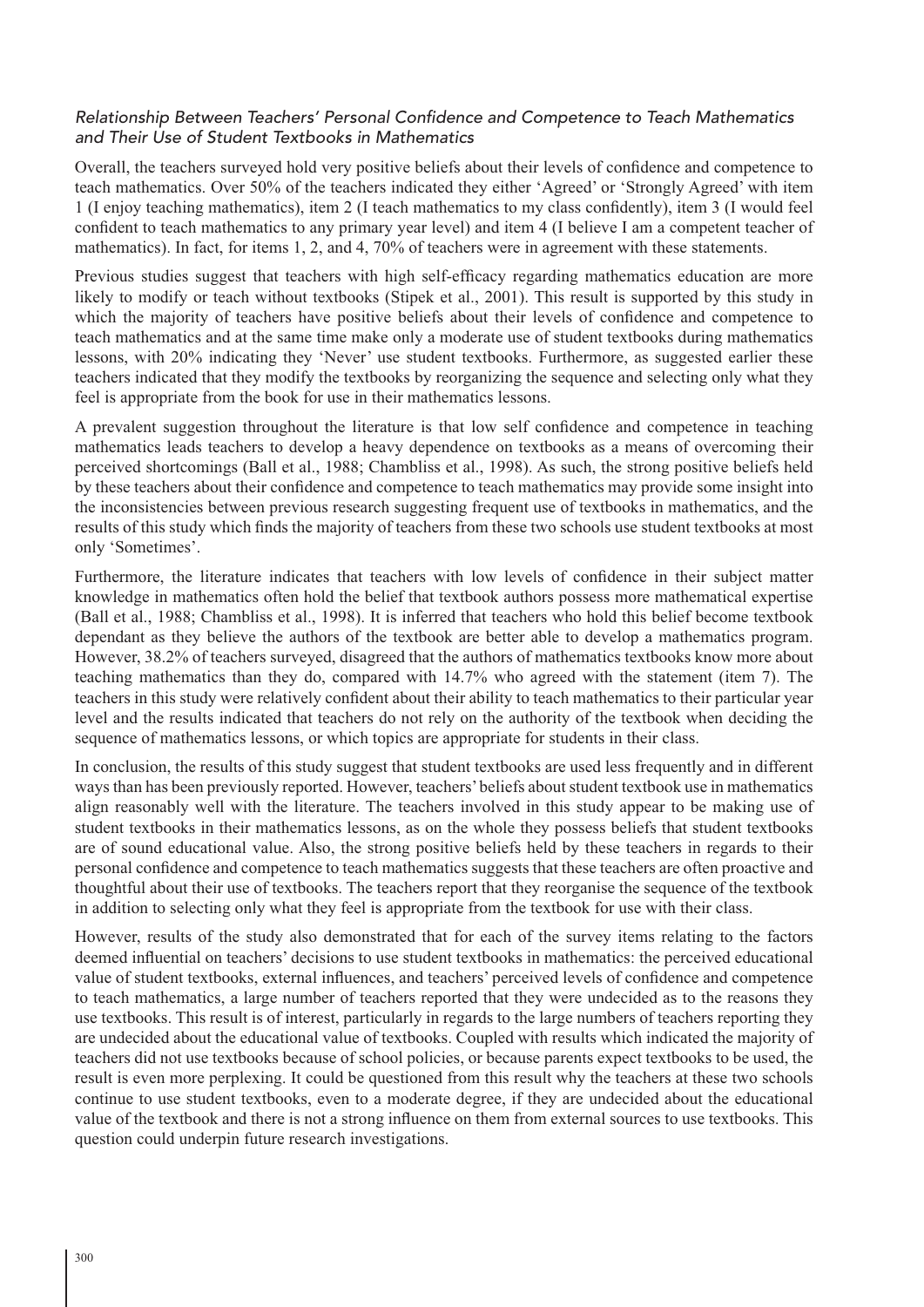#### References

- Ball, D., & Fieman-Nemser, S. (1988). Using textbooks and teachers' guides: A dilemma for beginning teachers and teacher educators. *Curriculum Inquiry, 18*(4), 401-423.
- Burns, R. (2000). *Introduction to research methods* (4 ed.). Australia: Pearson Education.
- Chambliss, M. J., & Calfee, R. C. (1998). *Textbooks for learning: Nurturing children's minds*. Oxford: Blackwell Publishers.
- Chavez-Lopez, O. (2003). *From the textbook to the enacted curriculum: Textbook use in the middle school mathematics classroom.* Unpublished Doctoral Dissertation, University of Missouri, Columbia.
- Fauvel, J. (1991). Tone and the teacher: instruction and complicity in mathematics textbooks. In D. L. Pimm, (Ed.), *Teaching and learning school mathematics* (pp. 111-121). London: Hodder & Stoughton Ltd.
- Gray, E. (1990). The primary mathematics textbook: intermediary in the cycle of change. In D. L. Pimm, (Ed.), *Teaching and learning school mathematics* (pp. 122-136). London: Hodder & Stoughton.
- Handal, B. (2003). Teachers' mathematical beliefs: A review. *The Mathematics Educator, 13*(2), 47-57.
- Johansson, M. (2005). *Mathematics textbooks the link between the intended and the implemented curriculum?* Paper presented at the Mathematics Education into the 21st Century Project: Reform, Revolution and Paradigm Shifts in Mathematics Education. Universiti Teknologi Malaysia, Johor Bahru, Malaysia.
- Johansson, M. (2006). *Teaching mathematics with textbooks: A classroom and curricular perspective.* Unpublished Doctoral Thesis, Luleå University of Technology, Sweden.
- Kagan, D. M. (1992). Implications of research on teacher beliefs. *Educational Psychologist, 27*(1), 65-90.
- Knobel, M., & Lankshear, C. (1999). *Ways of knowing. Researching literacy*. Newtown: Primary English Teaching Association.
- Love, E., & Pimm, D. (1996). 'This is so': A text on texts. In A. J. Bishop, K. Clements, C. Keitel, J. Kilpatrick, & C. Laborde (Eds.), *International Handbook of Mathematics Education* (Vol. 1, pp. 371-409). Dordrecht: Kluwer Academic Publishers.
- Manouchehri, A., & Goodman, T. (2000). Implementing mathematics reform: The challenge within *Educational Studies In Mathematics, 42*(1), 34.
- McClintok, R. (1999). Renewing the progressive bond with posterity through the social construction of digital learning communities. *The Educators Manifesto*. Retrieved December, 2006, from http://www.ilt.columbia.edu/ Publications/manifesto/envoi.html
- McNaught, K. (2005). Texts as Resources, not programs. *Australian Primary Mathematics Classroom, 10*(1), 9-11.
- Nisbet, S., & Warren, E. (2000). Primary school teachers' beliefs relating to mathematics, teaching and assessing mathematics and factors that influence these beliefs. *Mathematics Teacher Education and Development, 2*, 34-47.
- Pehkonen, L. (2004). *The magic circle of the textbook An option or an obstacle for teacher change.* Paper presented at the 28th Conference of the International Group for the Psychology of Mathematics Education.
- Perso, T. (2005). Issues concerning the teaching and learning of mathematics and numeracy in Australian schools. *Australian Mathematics Teacher, 62*(1), 20-27.
- Reys, B., Reys, R., & Chaves-Lopez, O. (2004). Why mathematics textbooks matter. *Educational Leadership, 61*(5).
- Shield, M. (1991). Mathematics textbooks: How are they used? *Australian Journal of Reading, 14*(1), 60-68.
- Speer, N. M. (2005). Issues of methods and theory in the study of mathematics teachers' professed and attributed beliefs. *Educational Studies in Mathematics 58*(3), 361-391.
- SPSS Inc. (2006). SPSS for Windows (Version 15). Chicago: SPSS Inc.
- Stipek, D. J., Givven, K. B., Salmon, J. M., & MacGyvers, V., L. (2001). Teachers' beliefs and practices related to mathematics instruction. *Teaching and Teacher Education, 17*, 213 -226.